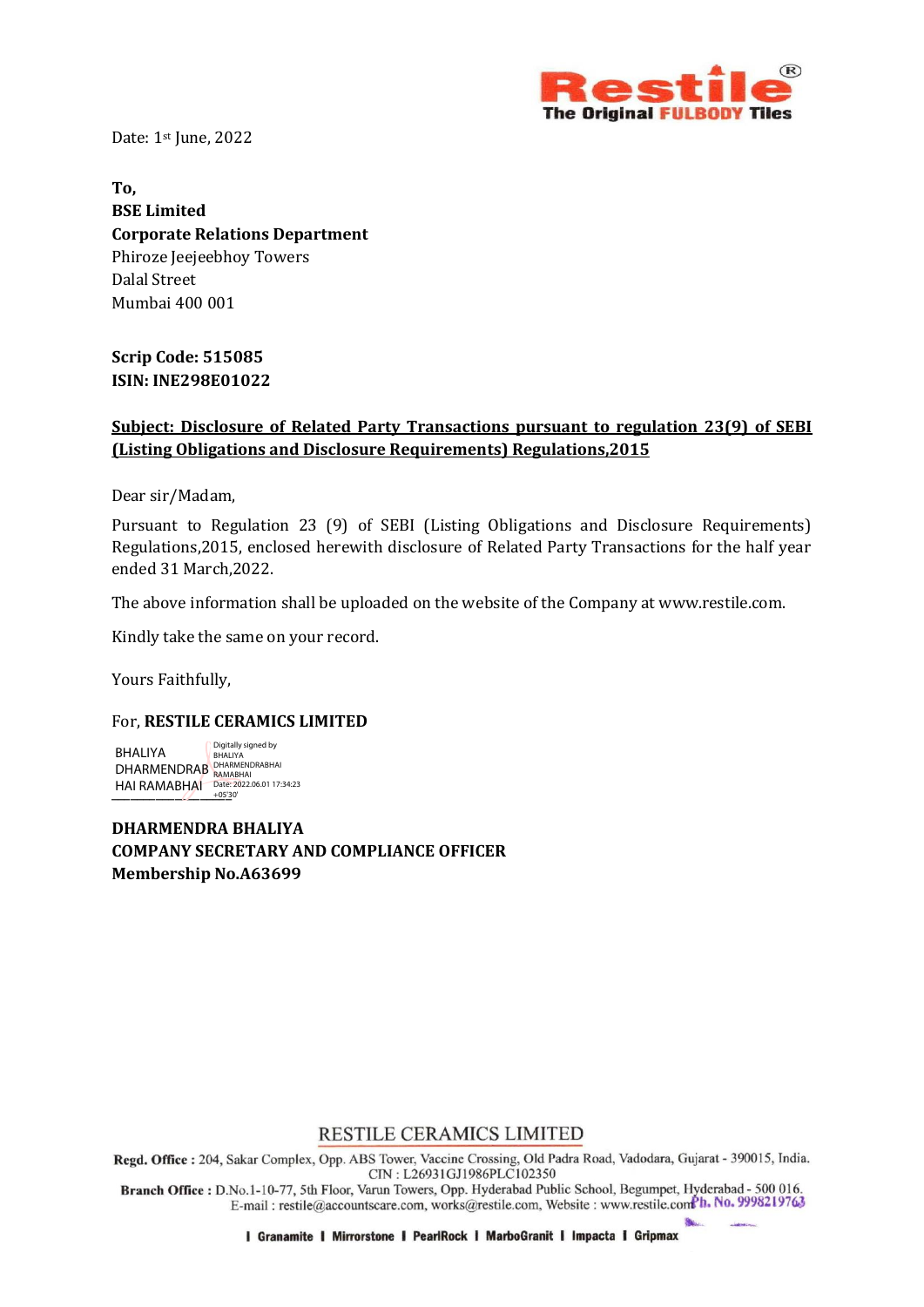**Disclosure of Related Party Transaction for the half year ended 31 March,2022 under regulation 23(9) of the SEBI (Listing Obligations and Disclosure Requirements) Regulation,2015**

|                |                                                                                                                                 |     |                                       |            |                                                                                                        |                                                     |                                                                             |                                                                                                |                    | Additional disclosure of related party transactions - applicable only in case the related party transaction relates to<br>loans, inter-corporate deposits, advances or investments made or given bythe listed entity/subsidiary. These<br>details need to be disclosed only once, during the reporting period when such transaction was undertaken. |                                                                                |                                        |                                                                        |                                                                               |                          |           |                       |                                                                                                        |
|----------------|---------------------------------------------------------------------------------------------------------------------------------|-----|---------------------------------------|------------|--------------------------------------------------------------------------------------------------------|-----------------------------------------------------|-----------------------------------------------------------------------------|------------------------------------------------------------------------------------------------|--------------------|-----------------------------------------------------------------------------------------------------------------------------------------------------------------------------------------------------------------------------------------------------------------------------------------------------------------------------------------------------|--------------------------------------------------------------------------------|----------------------------------------|------------------------------------------------------------------------|-------------------------------------------------------------------------------|--------------------------|-----------|-----------------------|--------------------------------------------------------------------------------------------------------|
| S. No          | Details of theparty (listed<br>entity<br>/subsidiary) entering<br>intothe transaction<br>Details of the counterparty<br>Type of |     |                                       |            |                                                                                                        | Value of the<br>related<br>party                    | Value of<br>transaction                                                     | In case monies are<br>due to either party<br>as a result of the<br>transaction<br>(see Note 1) |                    | In case any financial indebtedness<br>is incurred to make or give loans,<br>inter-corporate deposits, advances<br>or investments                                                                                                                                                                                                                    |                                                                                |                                        | Details of the loans, inter-corporate deposits, advances orinvestments |                                                                               |                          |           |                       |                                                                                                        |
|                | Name                                                                                                                            | PAN | Name                                  | <b>PAN</b> | Relations<br>hip of the<br>counterp<br>arty with<br>the listed<br>entity or<br>its<br>subsidiar        | related<br>party<br>transacti<br>on (see<br>Note 5) | transaction<br>as approved<br>by the audit<br>committee<br>(see Note<br>6a) | during the<br>reporting<br>period<br>(see Note<br>6b)                                          | Opening<br>balance | Closing<br>balance                                                                                                                                                                                                                                                                                                                                  | Nature of<br>indebtedness<br>(loan/<br>issuance of<br>debt/ any<br>other etc.) | Cost<br>(see<br>Note<br>$\overline{7}$ | Tenure                                                                 | Nature<br>(loan/<br>advance/<br>inter-<br>corporate<br>deposit/<br>investment | Interest<br>Rate<br>(% ) | Tenure    | Secured/<br>unsecured | Purpose for whichthe<br>fundswill be utilised by<br>the ultimate recipient of<br>funds (end-<br>usage) |
| $\overline{1}$ | <b>Restile Ceramics</b><br>Limited                                                                                              |     | Bell<br>Granito<br>Ceramica<br>imited |            | Enterprise<br>over which<br>key<br>management<br>personel or<br>their relatives<br>exerices<br>control | goods and<br>services                               | Purchase of Annual value<br>not exceeding<br>Rs 500 Lakhs                   | 55.94 lakhs                                                                                    |                    |                                                                                                                                                                                                                                                                                                                                                     | <b>NA</b>                                                                      | <b>NA</b>                              | <b>NA</b>                                                              | <b>NA</b>                                                                     | <b>NA</b>                | <b>NA</b> | <b>NA</b>             | <b>NA</b>                                                                                              |
| 2.             | <b>Restile Ceramics</b><br>Limited                                                                                              |     | Bell<br>Granito<br>Ceramica<br>imited |            | Enterprise<br>over which<br>key<br>management<br>personel or<br>their relatives<br>exerices<br>control | Sale of<br>Goods and<br>Services                    | Annual value<br>not exceeding<br>Rs 500 Lakhs                               | 94.76 lakhs                                                                                    |                    |                                                                                                                                                                                                                                                                                                                                                     | NA                                                                             | <b>NA</b>                              | $\overline{NA}$                                                        | NA                                                                            | <b>NA</b>                | <b>NA</b> | NA                    | $N_A$                                                                                                  |
| 3.             | <b>Restile Ceramics</b><br>Limited                                                                                              |     | Bell<br>Granito<br>Ceramica<br>imited |            | Enterprise<br>over which<br>key<br>management                                                          | Rent in<br>respect of<br>lease                      | Annual value<br>not exceeding<br>Rs 500 Lakhs                               | 00.12. lakhs                                                                                   |                    |                                                                                                                                                                                                                                                                                                                                                     | $N_A$                                                                          | <b>NA</b>                              | $\overline{NA}$                                                        | <b>NA</b>                                                                     | <b>NA</b>                | <b>NA</b> | NA                    | $N_A$                                                                                                  |